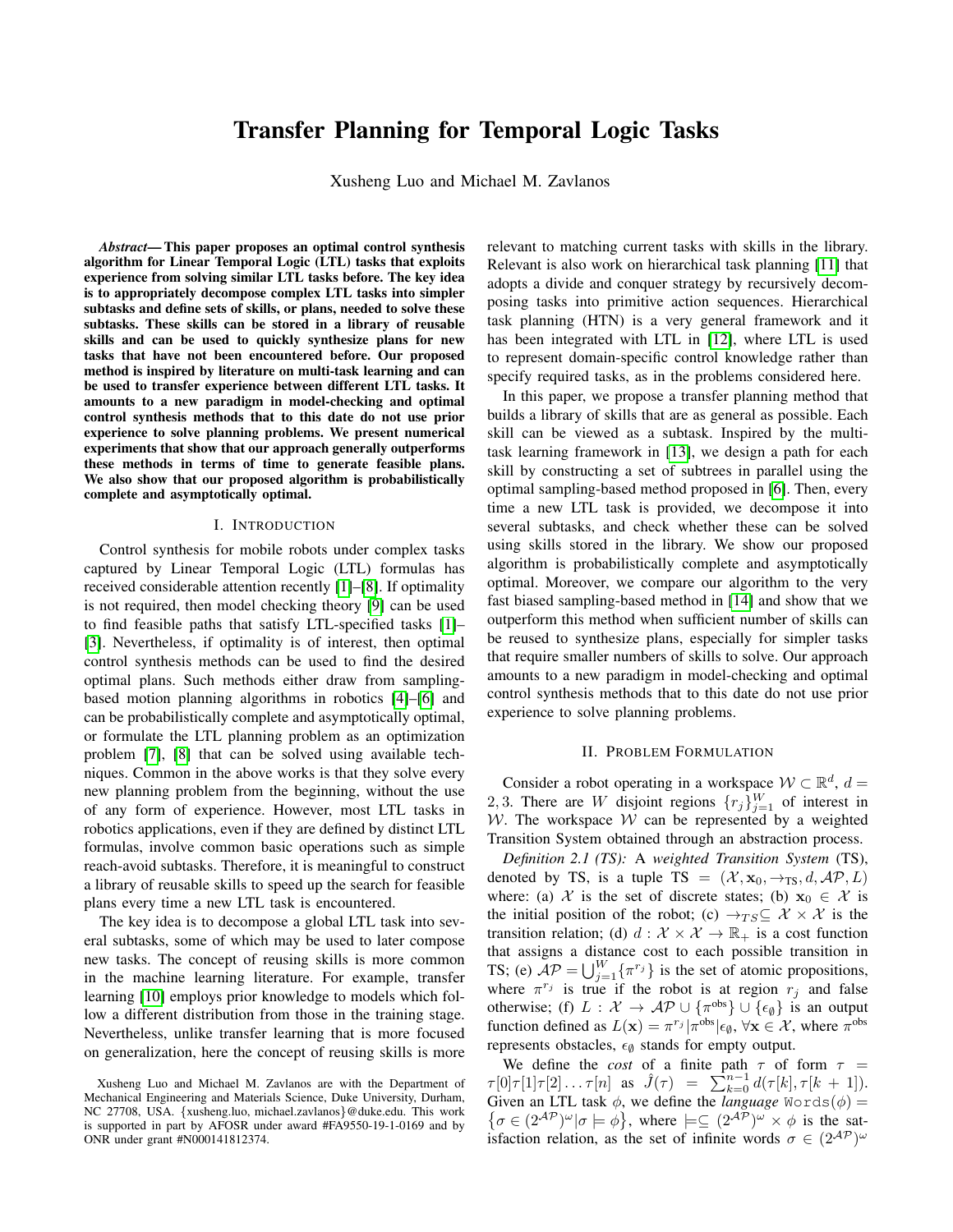that satisfy  $\phi$ . Any LTL formula  $\phi$  can be translated into a Nondeterministic Büchi Automaton (NBA) as follows [\[9\]](#page-5-2).

*Definition 2.2 (NBA):* A *Nondeterministic B*¨*uchi Automaton* (NBA) *B* over  $2^{AP}$  is defined as a tuple  $B =$  $(Q_B, Q_B^0, \Sigma, \rightarrow_B, Q_B^F)$ , where  $Q_B$  is the set of states,  $Q_B^0 \subseteq$  $\mathcal{Q}_B$  is a set of initial states,  $\Sigma = 2^{\mathcal{AP}}$  is an alphabet,  $\rightarrow_B \subseteq Q_B \times \Sigma \times Q_B$  is the transition relation, and  $Q_B^F \subseteq Q_B$ is a set of accepting/final states.

Given the TS and the NBA B, we define the *Product Büchi Automaton* (PBA)  $P = TS \otimes B$ , as follows [\[9\]](#page-5-2):

*Definition 2.3 (PBA):* Given the transition system TS =  $(X, x_0, \longrightarrow_{TS}, d, \mathcal{AP}, L)$  and the NBA  $B = (Q_B, Q_B^0, \Sigma, \rightarrow_B, Q_B^F)$ , we define the *Product Büchi* Automaton  $P = TS \otimes B$  as a tuple  $P = (Q_P, Q_P^0, \longrightarrow_P, Q_P^F)$  where (a)  $Q_P = \mathcal{X} \times Q_B$ is the set of states; (b)  $\mathcal{Q}_{P_-}^0 = \mathbf{x}_0 \times \mathcal{Q}_B^0$  is a set of initial states; (c)  $\longrightarrow_{P} \subseteq \mathcal{Q}_{P} \times 2^{\mathcal{AP}} \times \mathcal{Q}_{P}$  is the transition relation defined by the rule:  $\frac{(\mathbf{x} \rightarrow_{\text{TS}} \mathbf{x}') \wedge (q_B - \mathcal{L}(\mathbf{x}))}{\frac{(\mathbf{x} \rightarrow_{\text{TS}} \mathbf{x}') \wedge (q_B - \mathcal{L}(\mathbf{x}))}{\frac{(\mathbf{x} \rightarrow_{\text{TS}} \mathbf{x}') \wedge (\mathbf{x} \rightarrow_{\text{TS}} \mathbf{x}')}{\frac{(\mathbf{x} \rightarrow_{\text{TS}} \mathbf{x}')}{\frac{(\mathbf{x} \rightarrow_{\text{TS}} \mathbf{x}')}{\frac{(\mathbf{x} \rightarrow_{\text{TS}} \mathbf{x}')}{\frac{(\mathbf{x} \rightarrow$  $\frac{(x\rightarrow_{TS}x)\wedge(q_B\rightarrow q_B)}{(q_P=(x,q_B)\rightarrow_{P} q_P'=(x',q_B')}$ . Transition from state  $q_P$  to  $q'_P$  is denoted by  $(q_P, q'_P) \in \longrightarrow_P$ ; (d)  $\mathcal{Q}_P^F = \mathcal{X} \times \mathcal{Q}_B^F$  is a set of accepting/final states.

We say that an infinite path  $\tau$  of the form  $\tau = \tau[0]\tau[1] \dots$ satisfies  $\phi$  if and only if trace( $\tau$ )  $\in$  Words( $\phi$ ), where  $trace(\tau) = L(\tau[0])L(\tau[1])\ldots$  Specifically, a path satisfying  $\phi$  can be written in the finite prefix-suffix structure, i.e.,  $\tau = \tau^{\text{pre}}[\tau^{\text{suf}}]^{\omega} = \Pi|_{\text{TS}} p^{\text{pre}}[\Pi|_{\text{TS}} p^{\text{suf}}]^{\omega}$ , where the prefix part  $\tau^{\text{pre}}$  is executed only once followed by the indefinite execution of the suffix part  $\tau^{\text{suf}}$  and  $\Pi|_{\text{TS}}$  stands for the projection of product space onto the state-space  $X$ . The path  $p^{\text{pre}}$  starts from an initial state  $q_P^0 \in \mathcal{Q}_P^0$  and ends at a final state  $q_P^F \in \mathcal{Q}_P^F$ . The path  $p^{\text{surf}}$  is a cycle around the above final state. Then, the goal is to minimize the following objective

$$
J(\tau) = \beta \hat{J}(\tau^{\text{pre}}) + (1 - \beta)\hat{J}(\tau^{\text{surf}}), \tag{1}
$$

where  $\hat{J}(\tau^{\text{pre}})$  and  $\hat{J}(\tau^{\text{surf}})$  stand for the cost of the prefix and suffix part, respectively and  $\beta \in [0, 1]$  is a user-specified parameter. In this paper, we address the following problem.

*Problem 1:* Given a global LTL specification  $\phi$  and a transition system TS, find a discrete plan  $\tau$  that satisfies  $\phi$ and minimizes the cost function [\(1\)](#page-1-0).

# III. CREATION OF THE LIBRARY OF SKILLS

To solve Problem [1](#page-1-1) we propose a new planning method that exploits experience from solving similar planning problems before. In this section, we first propose an algorithm to decompose an LTL task into simpler subtasks that are executed sequentially, therefore, giving rise to a graph  $G_T$  of subtasks. Then, for each subtask, we find a plan by growing multiple subtrees in parallel using the method in [\[6\]](#page-5-5). These plans constitute the skills stored in the library  $\mathfrak{L}$ .

## *A. Construction of the graph of subtasks*

Given a formula  $\phi$  and the NBA B, consider the transitions  $q_B^i(\sigma_i) \xrightarrow{\pi^{r_i}} q_B^j(\sigma_j) \xrightarrow{\pi^{r_j}} q_B^k(\sigma_k)$ , where  $\sigma$  represents the label of the self-loop around the Büchi state. Suppose that currently the Büchi state is  $q_B^i$  and the robot is at location  $r_i$  so  $\pi^{r_i}$  is true, enabling the transition to  $q_B^j$ . To enable the

<span id="page-1-7"></span><span id="page-1-5"></span><span id="page-1-4"></span><span id="page-1-2"></span>Algorithm 1: GraphofSubtasks(B, TS)  
\n1 
$$
S_f = \emptyset
$$
,  $S_e = \emptyset$ ;  
\n2  $S_f \leftarrow ((\mathbf{x}_0, q_B^0), \epsilon), \mathcal{R}_B^T(((\mathbf{x}_0, q_B^0), \epsilon)) = q_B^0$ ;  
\n3 while  $S_f \neq \emptyset$  do  
\n4  $q_T^{\text{curr}} = \text{GetNode}(S_f), q_B^{\text{target}} = \mathcal{R}_B^T(q_T^{\text{curr}})$ ;  
\n5  $\text{for } q_B^{\text{succ}} \in \mathcal{R}_B(q_B^{\text{target}}) \setminus \{q_B^{\text{target}}\}$  do  
\n6  $\sigma_e = \text{GetLabel}(q_B^{\text{target}}, q_B^{\text{succ}})$ ;  
\n7  $\mathcal{D} = \text{GetDestination}(\sigma_e)$ ;  
\n8  $\text{for } \mathbf{x} \in \mathcal{D}$  do  
\n9  $q_P = (\mathbf{x}, q_B^{\text{target}})$ ;  
\n10  $q_P = (\mathbf{x}, q_B^{\text{target}})$ ;  
\n11  $\mathcal{E}_T \leftarrow (\Pi|_P q_T^{\text{curr}}, q_P)$  then  
\n12  $\mathcal{E}_T \leftarrow (\Pi|_P q_T^{\text{curr}}, q_P)$ ;  
\n13  $\mathcal{R}_B^T((q_P, \sigma_e)) = q_B^{\text{succ}}$ ;  
\n14  $\mathcal{S}_f \leftarrow (q_P, \sigma_e), \mathcal{V}_T \leftarrow q_P$ ;  
\n15  $\mathcal{S}_e \leftarrow q_T^{\text{curr}}$ ;

<span id="page-1-11"></span><span id="page-1-10"></span><span id="page-1-9"></span><span id="page-1-8"></span><span id="page-1-6"></span>next transition, the robot should visit  $r_i$  and the path should satisfy the label  $\sigma_i$ . We denote this subtask by the tuple  $((\pi^{r_i}, q_B^i), (\pi^{r_j}, q_B^j))$  and is formally defined as follows.

*Definition 3.1 (Subtask)*: A subtask  $((\mathbf{x}_s, q_B^s), (\mathbf{x}_e, q_B^e))$ is a tuple where  $(\mathbf{x}_s, \mathbf{x}_e) \in \rightarrow_{TS}$ ,  $(q_B^s, L(\mathbf{x}_s), q_B^e) \in \rightarrow_B$ and there exists another Büchi state  $q_B$  such that  $(q_B^e, L(\mathbf{x}_e), q_B) \in \rightarrow_B$ . We call  $q_P^s = (\mathbf{x}_s, q_B^s)$  the starting endpoint and  $q_P^e = (\mathbf{x}_e, q_B^e)$  the terminal endpoint.

A subtask defines a set of paths that connect  $x_s$  and  $\mathbf{x}_e$  while satisfying the label of the self-loop around  $q_B^e$ . Next, we build a graph of subtasks  $G_T = (\mathcal{V}_T, \mathcal{E}_T)$ , where  $\mathcal{V}_T = {\mathbf{x}_0, q_B^0} \cup {\mathbf{x}, q_B | L(\mathbf{x}) \in \mathcal{AP}, q_B \in \mathcal{Q}_B}$ denotes the node set and  $\mathcal{E}_T = \{((\mathbf{x}_s, q_B^s), (\mathbf{x}_e, q_B^e))|\mathbf{x}_s \to_{TS} \}$  $\mathbf{x}_e, q_B^s$  $\frac{L(\mathbf{x}_s)}{P}$   $q_B^e$ } denotes the edge set. The graph of subtasks can be viewed as an abstraction of  $\mathcal{Q}_P$  and it captures high-level task dynamics. We construct the graph of subtasks  $G_T$  using Alg. [1,](#page-1-2) which we describe next.

<span id="page-1-1"></span><span id="page-1-0"></span>Alg. [1](#page-1-2) takes as input the NBA  $B$  and the transition system TS, conducts a search over B and returns the graph  $G_T$ . First, *B* is pruned by removing infeasible labels that require the robot to be at two disjoint regions simultaneously; and details about pruning can be found in [\[14\]](#page-5-11). Alg. [1](#page-1-2) selects one state from the set  $S_f$ , then expands it and stores its direct successors in the set  $S_f$  for further expansion.<sup>[1](#page-1-3)</sup> After expansion, this state is saved in the expanded set  $S_e$ . Each state in these two sets is in the form of  $((x, q_B), \sigma)$ , where  $(x, q_B)$  will be a node in  $G_T$  and  $\sigma$  is an label. Note that for a state  $(x, q_B)$ ,  $q_B$  can nondeterministically transition to one of its multiple direct successors, since  $L(\mathbf{x})$  satisfies possibly more than one labels. But the direct successor of  $q_B$  that corresponds to the associated label  $\sigma$  is unique. We define a lookup table  $\mathcal{R}_B^T$  that outputs the direct successor of  $q_B$  when a node  $(x, q_B)$  and the label  $\sigma$  are provided.

Alg. [1](#page-1-2) is initialized by creating an artificial transition  $(q_B^0, q_B^0) \rightarrow_B$ , where  $\leftarrow$  means adding the right-hand side element to the left-hand side set. The construction of  $G_T$ 

<span id="page-1-3"></span><sup>&</sup>lt;sup>1</sup>A direct successor (precessor) means that two nodes are connected by an edge, while successors (precessors) mean a path exists between two nodes.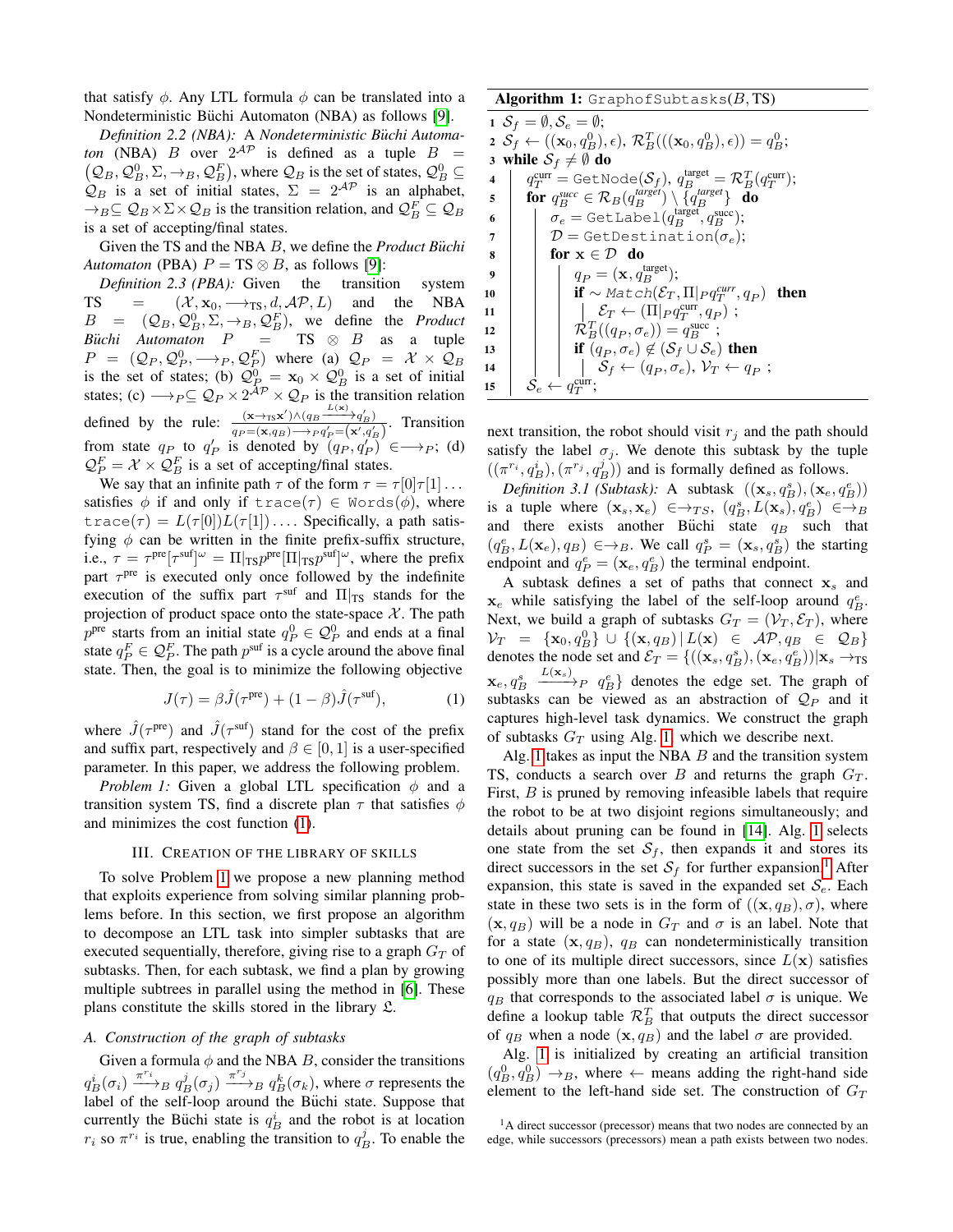proceeds by selecting a state  $q_T^{\text{curr}}$  from  $S_f$  per iteration process by selecting a state  $q_T$  from  $\sigma_f$  per ineration<br>and denoting its direct successor as  $q_B^{\text{target}} = \mathcal{R}_B^T (q_T^{\text{curr}})$ [Alg. [1,](#page-1-2) line [4\]](#page-1-4). Next, let  $\mathcal{R}_B(q_B^{\text{target}})$  denote the set of direct successors of  $q_B^{\text{target}}$  in B, and we generate a set of subtasks for every state in  $\mathcal{R}_B(q_P^{\text{target}})$ , if such states exist, excluding  $q_B^{\text{target}}$  itself [Alg. [1,](#page-1-2) line [5](#page-1-5)[-14\]](#page-1-6). We ignore subtasks with identical endpoints since they can be trivially fulfilled. For  $q_B^{\text{succ}} \in \mathcal{R}_B(q_B^{\text{target}})$ , we first obtain the label  $\sigma_e$  such that  $q_B^{\text{target}} \xrightarrow{\sigma_e} B q_B^{\text{succ}}$  using the function GetLabel. Assuming it is in disjunctive normal form, i.e.,  $\sigma_e = \forall \forall r_i (\wedge \forall r_j \neq r_i \neg \pi^{r_j} \wedge \pi^j)$  $\pi^{r_i}$ ), then, a set  $\mathcal D$  of destinations, one destination per conjunction, that satisfies  $\sigma_e$  is obtained by calling the function GetDestination. Then, for every  $x \in \mathcal{D}$ , we check whether a new subtask (that has not yet been seen) can be created [Alg. [1,](#page-1-2) line [8](#page-1-7)[-14\]](#page-1-6). Specifically, denoting by  $\Pi|_P$  the projection onto the product state space, we define by  $\Pi |_{P} q_T^{\text{curr}}$  the starting endpoint and let  $q_P = (\mathbf{x}, q_B^{\text{target}})$  be a corresponding terminal endpoint. In [Alg. [1,](#page-1-2) line [10](#page-1-8)[-11\]](#page-1-9), we check whether an equivalent subtask has been created before, and we discuss how to decide the equivalence between two subtasks later. If no equivalent subtask exists, an edge corresponding to this new subtask is added to the graph  $G_T$ and the lookup table  $\mathcal{R}_B^T$  is updated [Alg. [1,](#page-1-2) line [12\]](#page-1-10). If  $(q_P, \sigma_e)$  does not belong to either  $S_f$  or  $S_e$ , we add it to  $S_f$ and add  $q_P$  to the node set  $V_T$  [Alg. [1,](#page-1-2) line [13-](#page-1-11)[14\]](#page-1-6). Finally, when all candidate direct successors have been considered,  $q_T^{\text{curr}}$  is added to the expanded set  $\mathcal{S}_e$ .

In what follows, we discuss how to check if two subtasks are equivalent. Assuming that the path connecting any two locations is reversible, i.e., the path from  $A$  to  $B$  is the path from B to A, we define equivalent subtasks as follows.

*Definition 3.2 (Equivalent subtasks):* Two subtasks, denoted by  $(q_P^s, q_P^e)$  and  $(\tilde{q}_P^s, \tilde{q}_P^e)$ , are equivalent if

- (i) They have the same pair of initial and terminal positions, i.e.,  $(\tilde{\mathbf{x}}_s = \mathbf{x}_s \wedge \tilde{\mathbf{x}}_e = \mathbf{x}_e) \vee (\tilde{\mathbf{x}}_s = \mathbf{x}_e \wedge \tilde{\mathbf{x}}_e = \mathbf{x}_s);$
- (ii) The labels around the second Büchi states are the same,  $\text{i.e., } \text{\texttt{GetLabel}}(q_B^e,q_B^e) = \text{\texttt{GetLabel}}(\tilde{q}_B^e,\tilde{q}_B^e).$

We refer to the first conjunction in (i) as "forward match" and the second as "backward match".

# *B. Construction of reusable skills*

After obtaining a pool of subtasks, we design paths for each subtask to include in a lookup library  $\mathfrak{L}$ . To this end, we incrementally build multiple subtrees in parallel with every subtree being constructed using the sampling-based method in [\[6\]](#page-5-5). Specifically, we first divide all subtasks into different groups based on starting endpoints. Every group collects subtasks with the same starting endpoint and is associated with a subtree. The root of this subtree corresponds to the starting endpoint of that group. Every subtree is responsible for finding one path for every subtask in its group. These subtrees are grown independently. First, a state is sampled from the  $\mathcal{Q}_P$ . If this state can be reached from any one of subtrees, then we check whether any of the roots of the other subtrees can be reached via this state. Since these subtrees are grown in parallel, feasible plans can be found much faster; see also Alg. [2.](#page-2-0) Alg. [2](#page-2-0) initializes a set of subtrees **Algorithm 2:** BuildLibrary $(G_T, \mathcal{S}_r)$ 

<span id="page-2-1"></span><span id="page-2-0"></span>1 Initialize a set  $\{\mathcal{T}_k = (\mathcal{V}_k, \mathcal{E}_k)\}\$  of subtrees with each root  $q_P^{r_k} \in \mathcal{S}_r$ ;

<span id="page-2-4"></span><span id="page-2-3"></span><span id="page-2-2"></span>2 while  $\sum_{i=1}^{|\{\mathcal{T}_k\}|} |\mathcal{V}_i| < n_{\max}$  do  $\mathbf{3} \mid \mathbf{x}_{\text{new}} = \text{Sample}(\mathcal{T}_{\text{Uniform}(1,|\{\mathcal{T}_k\}|)});$ 4 **for**  $i = 1 : 1 : |\{\mathcal{T}_k\}|$  **do** 5 for  $q_B \in \mathcal{Q}_B$  do 6  $\Big| \Big| \Big| q_P^{\text{new}} = (\mathbf{x}_{\text{new}}, q_B);$  $\begin{array}{c|c} \hline \text{ } & \text{ } \end{array}$  if  $q_P^{new} \not\in \mathcal{V}_i$  then 8 | | Extend $(\mathcal{T}_i, q_P^{\rm new}, \mathcal{R}_P^{\rightarrow}(q_P^{\rm new}) \setminus \mathcal{R}_T(q_P^{r_i}))$  ;  $9$  | | | else 10 Rewire $(\mathcal{T}_i, q_P^{\text{new}}, \mathcal{R}_P^{\leftarrow}(q_P^{\text{new}}));$  $\texttt{11} \quad | \quad | \quad | \quad \texttt{ConnectRoots}(\mathcal{T}_i, \mathcal{R}_T(q_P^{r_i}), q_P^{\text{new}});$ 12 Extract paths for subtasks and build the library  $\mathfrak{L}$ ;

<span id="page-2-5"></span> $\{\mathcal{T}_k = (\mathcal{V}_k, \mathcal{E}_k)\}\$  with roots  $\mathcal{S}_r = \{q_P^s | (q_P^s, q_P^e) \in \mathcal{E}_T\}$ [Alg. [2,](#page-2-0) line [1\]](#page-2-1). Let  $q_P^{r_k}$  denote the root of k-th subtree. Next, the parallel construction grows each subtree until the total number of nodes exceeds a user-defined number  $n_{\text{max}}$ .

*1) Sampling the position component* x*new:* At the beginning of each iteration, the function Sample samples a new location  $x_{new}$  [Alg. [2,](#page-2-0) line [3\]](#page-2-2) by randomly sampling a subtree, then randomly sampling a node  $q_P$  in that subtree and, finally, sampling a location  $x<sub>new</sub>$  that can be reached from  $\Pi|_{\text{TS}}q_P$ , i.e,  $\Pi|_{\text{TS}}q_P \rightarrow_{\text{TS}} \mathbf{x}_{\text{new}}$ .  $\mathbf{x}_{\text{new}}$  is paired with every  $q_B \in \mathcal{Q}_B$  to create a new product state  $q_P^{\text{new}} =$  $(\mathbf{x}_{new}, q_B)$ . Then we check whether it can be reached by any of the subtrees using functions Extend and Rewire.

<span id="page-2-6"></span>2) Extending towards  $q_P^{new}$  in  $\mathcal{T}_i$ : If  $q_P^{new} \notin \mathcal{V}_i$ , the Extend step tries to add  $q_P^{\rm new}$  to tree  $\mathcal{T}_i$ . Let  $\mathcal{R}_P^{\rightarrow}(q_P^{\rm new})$ collect nodes in  $\mathcal{T}_i$  that can reach  $q_P^{\text{new}}$  in one hop and  $\mathcal{R}_T(q_P^{r_i})$  denote the direct successors of  $q_P^{r_i}$  in  $\mathcal{V}_T$ . Similar to [\[6\]](#page-5-5), the function Extend checks all nodes in  $\mathcal{R}^{\rightarrow}_P(q_P^{\rm new})$ to find the shortest path leading to  $q_P^{\text{new}}$ , with the exception that nodes of  $\mathcal{R}_T(q_P^{r_i})$  are excluded from  $\mathcal{R}_P^{\to}(q_P^{\text{new}})$  [Alg. [2,](#page-2-0) line [7-](#page-2-3)[8\]](#page-2-4). Since we check all subtrees, if there exists one root  $q_P^{r_j} \in \mathcal{R}_T(q_P^{r_i})$  that is already in the subtree  $\mathcal{T}_i$  and it can reach  $q_P^{\text{new}}$ ,  $q_P^{\text{new}}$  will be added to the subtree with root  $q_P^{r_j}$ . Thus, there is no need to connect  $q_P^{\text{new}}$  to  $q_P^{r_j}$  in the current subtree  $\mathcal{T}_i$ . In this case,  $q_P^{r_j}$  does not have outgoing edges.

<span id="page-2-7"></span>3) Rewiring through  $q_P^{new}$  in  $\mathcal{T}_i$ : If  $q_P^{new} \in \mathcal{V}_i$ , the Rewiring step checks whether  $q_P^{\text{new}}$  can improve the cost of other nodes. Let  $\mathcal{R}_P^{\leftarrow}(q_P^{\text{new}})$  be the set that collects all nodes in  $\mathcal{T}_i$  that  $q_P^{\text{new}}$  can reach in one hop. The function Rewire is identical to that in [\[6\]](#page-5-5) which checks all nodes in  $\mathcal{R}_P^{\leftarrow}(q_P^{\text{new}})$  in case there exists a shorter path leading to them that passes through  $q_P^{\text{new}}$ . If any node  $q_P$  is successfully rewired, the cost of all its successors will be updated.

*4) Extending towards other successive roots from*  $\mathcal{T}_i$ *: This* steps checks whether  $q_P^{\text{new}}$  builds a connection between the current root  $q_P^{r_i}$  (the starting endpoint of one subtask) and its direct successor  $q_P^{\text{end}} \in \mathcal{R}_T(q_P^{r_i})$  (the terminal endpoint); see Alg. [3.](#page-3-0) The algorithm extends  $\mathcal{T}_i$  towards it or rewire through  $q_P^{\text{new}}$ . If  $q_P^{\text{end}}$  is not in the current tree and  $q_P^{\text{new}}$  can reach  $q_P^{\text{end}}$ , then  $q_P^{\text{end}}$  is added to  $\mathcal{T}_i$  [Alg. [3,](#page-3-0) line [3-](#page-3-1)[5\]](#page-3-2), where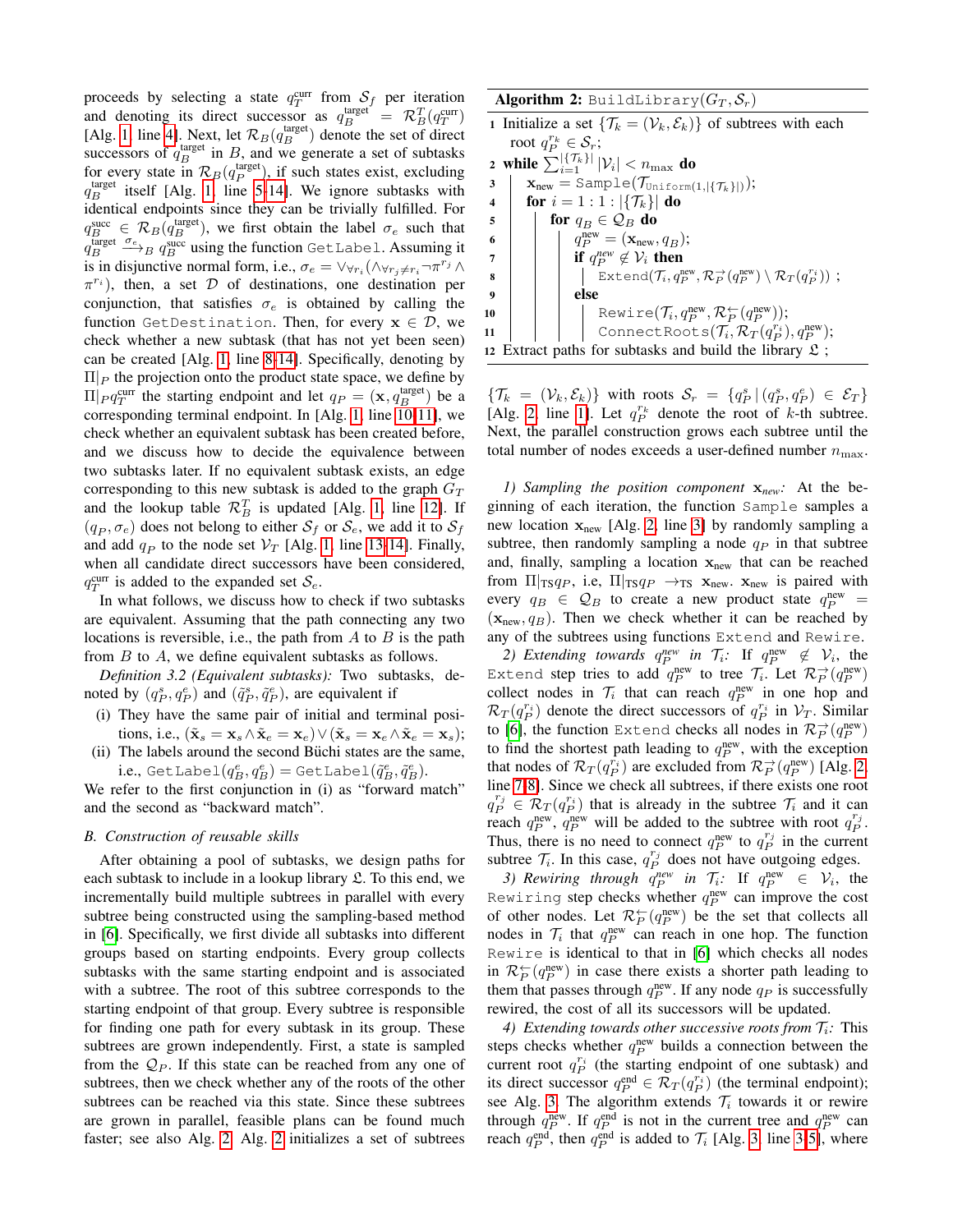$\mathbf{Algorithm~3:}$  <code>ConnectRoots( $\mathcal{T}_i, \mathcal{R}_T(q_P^{r_i}), q_P^{\text{new}})$ </code>

<span id="page-3-3"></span><span id="page-3-2"></span><span id="page-3-1"></span><span id="page-3-0"></span>

|                         | 1 for $q_P^{end} \in \mathcal{R}_T(q_P^{r_i})$ do                                                                               |
|-------------------------|---------------------------------------------------------------------------------------------------------------------------------|
| $2 \quad$               | $c = \text{cost}(\mathcal{T}_i, q_P^{\text{new}}) + d(\Pi  _{\text{TS}} q_P^{\text{new}}, \Pi  _{\text{TS}} q_P^{\text{end}});$ |
| 3                       | <b>if</b> $q_P^{end} \notin \mathcal{V}_i \wedge (q_P^{new}, q_P^{end}) \rightarrow_P$ <b>then</b>                              |
| $\overline{\mathbf{4}}$ | $\mathcal{V}_i \leftarrow q_P^{\text{end}}, \mathcal{E}_i \leftarrow (q_P^{\text{new}}, q_P^{\text{end}});$                     |
| 5                       | $cost(\mathcal{T}_i, q_P^{\text{end}}) = c, S_i \leftarrow q_P^{\text{end}};$                                                   |
| 6                       | <b>else if</b> $q_P^{end} \in \mathcal{V}_i \wedge cost(\mathcal{T}_i, q_P^{end}) > c$                                          |
|                         | $\wedge (q_P^{new}, q_P^{end}) \rightarrow_P$ then                                                                              |
|                         | $\mathcal{E}_i = \mathcal{E}_i \setminus \{(\text{Parent}(q_P^{\text{end}}), q_P^{\text{end}})\};$                              |
|                         | $\mathcal{E}_i \leftarrow (q_P^{\text{new}}, q_P^{\text{end}}), \text{cost}(\mathcal{T}_i, q_P^{\text{end}}) = c;$              |

<span id="page-3-4"></span> $cost(\mathcal{T}_i, q_P^{\text{end}})$  represents the distance from the root  $q_P^{r_i}$  to  $q_P^{\text{end}}$ . Note that  $q_P^{\text{end}}$  might be the root of another subtree, but any operation performed in  $\mathcal{T}_i$  does not affect that subtree. We add  $q_P^{\text{end}}$  to a set  $S_i$  which keeps track of subtasks for which a feasible solution of the subtask  $(q_P^{r_i}, q_P^{\text{end}})$  is found in  $\mathcal{T}_i$ . If it is the case that  $q_P^{\text{end}}$  belongs to  $\mathcal{V}_i$ ,  $q_P^{\text{new}}$  can transition to  $q_P^{\text{end}}$  and incurs a shorter path, the predecessor of  $q_P^{\text{end}}$  is changed to  $q_P^{\text{new}}$  and the cost is updated [Alg. [3,](#page-3-0) line [6](#page-3-3)[-8\]](#page-3-4).

*5) Extracting paths for subtasks:* After the iteration terminates, Alg. [2](#page-2-0) extracts one path of product states for each subtask in  $S_i$  (which appears in Alg. [3,](#page-3-0) line [5\)](#page-3-2) and saves them in the library  $\mathcal{L}$  [Alg. [2,](#page-2-0) line [12\]](#page-2-5). For any  $q_P^{\text{end}} \in \mathcal{S}_i$ , we obtain the path by tracing back from  $q_P^{\text{end}}$  to the root  $q_P^{r_i}$ .

#### IV. CONTROL SYNTHESIS FOR NEW FORMULAS

In this section, we generate a path for a new formula by reusing skills from the library  $\mathfrak{L}$ . First, a graph of subtasks for the new formula is constructed following almost the same algorithm as Alg. [1.](#page-1-2) Then, the graph of subtasks is matched with the library, creating a lookup table of skills  $\mathcal{L}_{\text{reuse}} \subseteq \mathcal{L}$ that can be reused for the new formula. Finally, a tree is constructed to find the feasible paths for the new formula.

## *A. Construction of new subtasks and matching with skills*

Since we need to find a feasible path for the new formula  $\phi$ , we can't employ Alg. [1](#page-1-2) directly, but the modifications are minor. We first build a new graph of subtasks  $\tilde{G}_T = (\tilde{\mathcal{V}}_T, \tilde{\mathcal{E}}_T)$ for  $\phi$  without checking whether any two subtasks in  $\tilde{G}_T$ are equivalent, i.e., adding the edge directly to  $\tilde{G}_T$  without calling the Match function; see Alg. [1,](#page-1-2) line [10-](#page-1-8)[11.](#page-1-9) After  $\tilde{G}_T$  is constructed, we check whether any of subtasks can be matched with any skill in the library. To make the most use of these skills, we relax the second requirement in the definition of equivalent tasks. Instead, for  $(\tilde{q}_P^s, \tilde{q}_P^e) \in \tilde{\mathcal{E}}_G$ and  $(q_P^s, q_P^e) \in \mathfrak{L}$ , if the path of  $(q_P^s, q_P^e)$  satisfies the label around  $\tilde{q}_B^e$ , then we claim a match. We can't use the skills directly, since  $(\tilde{q}_P^s, \tilde{q}_P^e)$  and  $(q_P^s, q_P^e)$  have different Büchi states due to different LTL formulas. The next step is to replace the Büchi components of the matched path with the new Büchi components. Suppose the path corresponding to  $(q_P^s, q_P^e)$  is  $(\mathbf{x}_s, q_B^s), (\mathbf{x}_2, q_B^e), \ldots, (\mathbf{x}_e, q_B^e)^2$  $(\mathbf{x}_s, q_B^s), (\mathbf{x}_2, q_B^e), \ldots, (\mathbf{x}_e, q_B^e)^2$  $(\mathbf{x}_s, q_B^s), (\mathbf{x}_2, q_B^e), \ldots, (\mathbf{x}_e, q_B^e)^2$ 

<span id="page-3-7"></span><span id="page-3-6"></span>Algorithm 4: TransferPlanning $(B, \mathcal{S}_r, \mathfrak{L}_\text{reuse}, n_\text{max})$ 1 Initialize tree  $\mathcal T$  with  $\cos t(q_P^0) = 0$  and acc;  ${\mathbf 2}$  ConnectReusedPath $(q_P^0, \text{Reuse}({\mathcal T}, q_P^0, {\mathfrak L}_{\text{reuse}}));$ 3 while  $|\mathcal{V}| < n_{\max}$  do 4  $\mathbf{x}_{\text{new}} = \text{Sample}(\mathcal{T});$ 5 for  $q_B \in \mathcal{Q}_B$  do 6  $q_P^{\text{new}} = (\mathbf{x}_{\text{new}}, q_B);$ *z* if  $q_P^{new} \notin V$  then 8 | Extend $(\mathcal{T}, q_P^{\rm new}, \mathcal{R}_P^{\rightarrow}(q_P^{\rm new}))$  ; 9 if  $q_P^{new} \in \mathcal{V}$  then 10 Rewire $(\mathcal{T}, q_P^{\text{new}}, \mathcal{R}_P^{\leftarrow}(q_P^{\text{new}}));$ 11 | | FindGoal $(\mathcal{T}, q_P^{\text{new}});$ 12 |  $\mathfrak{L}'_{\rm reuse} \leftarrow \text{Reuse}(\mathcal{T}, q_P^{\rm new}, \mathfrak{L}_{\rm reuse})$ ; 13 | | | ConnectStates $(\mathcal{T}, \mathcal{S}_r, q_P^{\rm new});$ 14 ConnectReusedPath $(\mathcal{T}, q_P^{\rm new}, \mathfrak{L}'_{\rm reuse})$  ; 15 FeasiblePath $(\mathcal{T}, \mathcal{Q}_{\mathcal{T}}^{\text{goal}});$ 

- <span id="page-3-13"></span><span id="page-3-12"></span><span id="page-3-11"></span><span id="page-3-10"></span><span id="page-3-9"></span>(i) if a forward match takes place, the path for the current subtask is replaced by  $(\mathbf{x}_s, \tilde{q}_B^s), (\mathbf{x}_2, \tilde{q}_B^e), \dots, (\mathbf{x}_e, \tilde{q}_B^e);$
- (ii) if a backward match takes place, the path for the current subtask is replaced by  $(\mathbf{x}_e, \tilde{q}_B^s), \dots, (\mathbf{x}_2, \tilde{q}_B^e), (\mathbf{x}_s, \tilde{q}_B^e)$ , i.e., the path is reversed first and then replaced.

For every subtask that a skill is matched, both the subtask and the path are saved in library  $\mathfrak{L}_{\text{reuse}}$ , which is a subset of  $\mathfrak L$  consisting of skills that can be reused in the current task. If none is matched, we add  $\tilde{q}_P^s$  to a set  $\mathcal{S}_r$  for future use.

### *B. Finding a new feasible path*

In this part, we build a tree incrementally to find feasible paths for the new formula with the root being the initial state  $q_P^0$ ; see Alg. [4.](#page-3-6) The root is initialized with cost = 0.

Different from [\[6\]](#page-5-5), we find the prefix and suffix parts simultaneously by associating each node with a second property acc, which stores the accepting states in  $\mathcal{Q}_P^F$  that are in the path from  $q_P^0$  to this node, i.e.,  $acc(q_P) = \{q'_P | q'_P \in$  $\mathcal{Q}_P^F, \forall q_P' \in \texttt{Path}(q_P) \}.$  After initialization, Alg. [4](#page-3-6) first connects reusable paths in  $\mathfrak{L}_{\text{reuse}}$  that can be connected to the root. This part is discussed in Section [IV-B.4.](#page-4-0) Then, Alg. [4](#page-3-6) alternates among connecting to the sampled state and reusable skills, until the terminal criterion is reached.

*1)* Extending towards  $q_P^{new}$  and rewiring through  $q_P^{new}$ : If  $q_P^{\text{new}} \notin V$ , the Extend step here is exactly the same as that in Section [III-B.2,](#page-2-6) with the additional operation of updating the property acc [Alg. [4,](#page-3-6) line [8\]](#page-3-7). Assuming that  $q_P^{\text{new}}$  is an accepting state and that its parent is  $q_P^{\text{parent}}$ , then  $\alpha \in (q_P^{\text{new}})$  =  $\texttt{acc}(q_P^{\text{parent}}) \cup \{q_P^{\text{new}}\}, \text{ else } \texttt{acc}(q_P^{\text{new}}) = \texttt{acc}(q_P^{\text{parent}}).^3 \text{ If }$  $\texttt{acc}(q_P^{\text{parent}}) \cup \{q_P^{\text{new}}\}, \text{ else } \texttt{acc}(q_P^{\text{new}}) = \texttt{acc}(q_P^{\text{parent}}).^3 \text{ If }$  $\texttt{acc}(q_P^{\text{parent}}) \cup \{q_P^{\text{new}}\}, \text{ else } \texttt{acc}(q_P^{\text{new}}) = \texttt{acc}(q_P^{\text{parent}}).^3 \text{ If }$  $q_P^{\text{new}} \in \mathcal{V}$ , the Rewire step follows the same procedure as that in Section [III-B.3,](#page-2-7) meanwhile the property acc of the successors of these nodes that their parents are changed to  $q_P^{\text{new}}$  is updated [Alg. [4,](#page-3-6) line [10\]](#page-3-9).

*2) Determining the goal state:* We define the goal state as a triplet  $(q_P, q_P^{\text{mid}}, q_P^F)$  if  $q_P^{\text{mid}}$  and  $q_P^F$  are in the path from  $q_P^0$  to  $q_P$ , and  $q_P$  can reach  $q_P^{\text{mid}}$  in one hop then

<span id="page-3-5"></span><sup>&</sup>lt;sup>2</sup>Since  $\mathbf{x}_s$  makes the transition from  $q_B^s$  to  $q_B^e$  occur, the second state in any path that satisfies the subtask  $(q_P^s, q_P^e)$  is in the form of  $(\cdot, q_B^e)$ , and the rest states of this path have the same Büchi component  $q_B^e$ .

<span id="page-3-8"></span> $3$ The right way to update  $acc$  is to monitor the accepting states along the path to  $q_P$ . Here, we only consider  $\text{acc}$  of its parent. The simplication does not affect the property, since acc is updated very often.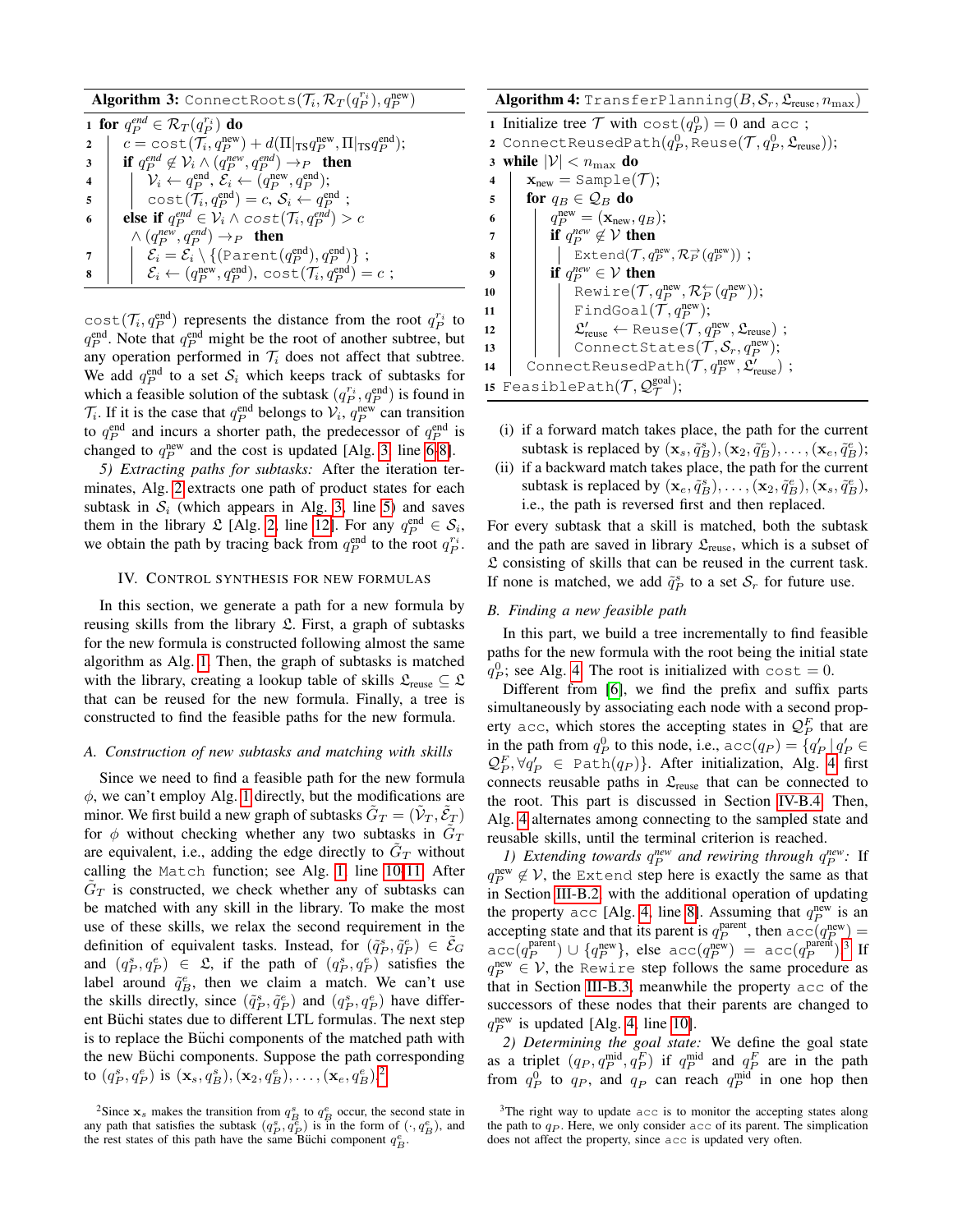Algorithm 5: Reuse $(\mathcal{T}, q_P^{\rm new}, \mathfrak{L}_{\rm reuse})$ 

<span id="page-4-5"></span><span id="page-4-3"></span><span id="page-4-2"></span>1  $\mathfrak{L}'_{\text{reuse}} = \emptyset;$ 2 for  $q_P^s \in \mathcal{K}_1(\mathfrak{L}_{reuse})$  do 3 **if**  $(q_P^{new}, q_P^s) \rightarrow_P \lor q_P^{new} = q_P^s$  then 4 **if**  $Used(q_P^s) = True$  then  $\mathfrak{s} \quad | \quad \big| \quad \mathfrak{L}'_{\text{reuse}} = [\mathfrak{L}'_{\text{reuse}},(q_P^{\text{new}},q_P^s)] \; ;$  $6$  else  $\begin{array}{|c|c|c|}\hline \hspace{0.2cm} &\hspace{0.2cm} &\hspace{0.2cm} &\hspace{0.2cm} &\hspace{0.2cm} &\hspace{0.2cm} &\hspace{0.2cm} &\hspace{0.2cm} &\hspace{0.2cm} &\hspace{0.2cm} &\hspace{0.2cm} &\hspace{0.2cm} &\hspace{0.2cm} &\hspace{0.2cm} &\hspace{0.2cm} &\hspace{0.2cm} &\hspace{0.2cm} &\hspace{0.2cm} &\hspace{0.2cm} &\hspace{0.2cm} &\hspace{0$ 8 | | | | <u>|</u> L  $\mathcal{L}_{\text{reuse}}' = [\mathfrak{L}_{\text{reuse}}' , (q_P^\text{new}, \mathfrak{L}_{\text{reuse}}(q_P^s, q_P^e))] \; ;$ 9 Recursively add activated reusable paths to  $\mathfrak{L}_{\text{reuse}}'$  and mark respective starting endpoints as "used"; 10  $\bigcup$  Used $(q_P^s)$  = True;

<span id="page-4-6"></span><span id="page-4-4"></span> $q_P^{\text{mid}}$  can reach  $q_P^F$  in multiple hops. The path from  $q_P^0$ to  $q_P^F$  of the form  $q_P^0, \ldots, q_P^{\text{mid}}, \ldots, q_P^F$  is the prefix part, and the path of the form  $q_P^F, \ldots, q_P, q_P^{\text{mid}}, \ldots, q_P^F$  is the suffix part. We denote the set of goal states by  $\mathcal{Q}_P^{\text{goal}} =$  $\{(q_P, q_P^{\text{mid}}, q_P^F) | (q_P, q_P^{\text{mid}}) \rightarrow_P, q_P^{\text{mid}} \in \text{Path}(q_P), q_P^F \in$  $\mathcal{Q}_P^F,\,q_P^F\in \texttt{Path}[q_P^{\text{mid}},q_P]\},$  where  $\texttt{Path}[q_P^{\text{mid}},q_P]$  denotes the path between  $q_P^{\text{mid}}$  and  $q_P$ . If  $q_P^{\text{new}}$  is in the tree, then the function FindGoal updates goal set  $\mathcal{Q}_\mathcal{T}^{\text{goal}}$  by determining whether  $q_P^{\text{new}}$  generates a goal state [Alg. [4,](#page-3-6) line [11\]](#page-3-10).

*3) Extending towards states in*  $S_r$  [Alg. [4,](#page-3-6) line [13\]](#page-3-11): When  $q_P^{\text{new}}$  is added to  $\mathcal{T}$ , we check whether  $\mathcal{T}$  can reach states in  $S_r$  via  $q_P^{\text{new}}$ . If  $q_P^s \in S_r$  is not in V and  $q_P^{\text{new}}$  can extend towards  $q_P^s$ , we add  $q_P^s$  to  $\mathcal T$  through  $q_P^{\text{new}}$ . Otherwise if  $q_P^s \in$  $S_r$  is in V and  $q_P^{\text{new}}$  can extend towards  $q_P^s$ , we check whether  $q_P^{\text{new}}$  can incur a smaller cost. If yes, we change the parent of  $q_P^s$  to  $q_P^{\text{new}}$  and update cost and acc of it and its successors.

<span id="page-4-0"></span>*4) Extending towards reusable skills [Alg. [4,](#page-3-6) line [14\]](#page-3-12):* We extend  $q_P^{\text{new}}$  to possible reusable skills ; see Alg. [6.](#page-4-1) The first step is to get a library  $\mathfrak{L}'_{\rm reuse}$  consisting of all reusable skills in  $\mathfrak{L}_{\text{reuse}}$  that  $q_P^{\text{new}}$  can connect to directly or indirectly [Alg. [4,](#page-3-6) line [12\]](#page-3-13). The details are in Alg. [5.](#page-4-2) Let  $\mathcal{K}_1(\mathfrak{L}_{\text{reuse}})$ denote the set of starting endpoints of all subtasks, i.e.,  $\mathcal{K}_1(\mathfrak{L}_\text{reuse}) = \{q_P^s \mid (q_P^s, q_P^e) \in \mathfrak{L}_\text{reuse}\}.$  Similarly,  $\mathcal{K}_2(q_P^s)$ collects all subtasks in  $\mathfrak{L}_{\text{reuse}}$  with starting endpoint  $q_P^s$ , i.e.,  $\mathcal{K}_2(q_P^s) = \{(q_P^s, q_P^e) \in \mathfrak{L}_{\text{reuse}}\}$ . Alg. [5](#page-4-2) checks every starting endpoint  $q_P^s \in \mathcal{K}_1(\mathfrak{L}_\text{reuse})$  to find the largest set of reusable skills that can be connected to  $q_P^{\text{new}}$  in a direct or indirect way [Alg. [5,](#page-4-2) line [3-](#page-4-3)[9\]](#page-4-4). If  $q_P^{\text{new}}$  can reach  $q_P^s$  in one hop or  $q_P^{\text{new}}$  is equivalent to  $q_P^s$ , then the path starting with  $q_P^s$  can be used here. Used $(q_P^s)$  indicates whether the reusable paths starting with  $q_P^s$  have been used. If true, we just add the pair to  $\mathfrak{L}'_{\text{reuse}}$  [Alg. [5,](#page-4-2) line [5\]](#page-4-5). Else, for  $(q_P^s, q_P^e) \in \mathcal{K}_2(q_P^s)$ , we add the corresponding path to  $\mathfrak{L}'_{\text{reuse}}$  with  $q_P^{\text{new}}$  inserted in the first place, which marks the state that  $q_P^s$  is connected to [Alg. [5,](#page-4-2) line [8\]](#page-4-6). Then, all indirectly reusable paths that can be connected to  $q_P^{\text{new}}$  due to direct or other indirect paths are added recursively, and respective starting endpoints are marked as "used". We refer to this use as "greedy use".

Note that each element in  $\mathfrak{L}'_{\text{reuse}}$  is a path. In Alg. [6,](#page-4-1) we check every path  $p \in \mathcal{L}'_{\text{reuse}}$  returned by Alg. [5](#page-4-2) and add it to the tree  $\mathcal T$  . For each state  $q_P^{\text{reuse}} \in p$  except the first one, if  $q_P^{\text{reuse}}$  doesn't belong to the tree  $\mathcal{T}$ ,  $q_P^{\text{reuse}}$  is added Algorithm 6: ConnectReusedpath $(\mathcal{T}, \mathfrak{L}'_\mathrm{reuse})$ 

<span id="page-4-8"></span><span id="page-4-7"></span><span id="page-4-1"></span>

| 1 for $p \in \mathcal{L}'_{reuse}$ do |                                                                                                |  |  |  |  |  |
|---------------------------------------|------------------------------------------------------------------------------------------------|--|--|--|--|--|
| $\overline{2}$                        | for $q_P^{reuse} \in p[1:end]$ do                                                              |  |  |  |  |  |
|                                       | if $q_P^{reuse} \notin V$ then                                                                 |  |  |  |  |  |
|                                       | Extend $(\mathcal{T}, q_P^{\text{reuse}}, \{\texttt{Parent}(p, q_P^{\text{reuse}})\})$ ;       |  |  |  |  |  |
| -5                                    | else                                                                                           |  |  |  |  |  |
| -6                                    | Extend $(\mathcal{T}, q_P^{\text{reuse}}, \{\texttt{Parent}(\mathcal{T}, q_P^{\text{reuse}}),$ |  |  |  |  |  |
|                                       | Parent $(p, q_P^{\text{reuse}})\})$ ;                                                          |  |  |  |  |  |
|                                       | FindGoal $(\mathcal{T}, q_P^{\text{reuse}})$ ;                                                 |  |  |  |  |  |

<span id="page-4-9"></span>to  $\mathcal T$  through its parent in  $p$  [Alg. [6,](#page-4-1) line [4\]](#page-4-7). If  $q_P^{\text{reuse}}$  is in  $\mathcal T$ , we compare its parent in  $\mathcal T$  with its parent in  $p$  to see which incurs a smaller cost [Alg. [6,](#page-4-1) line [6\]](#page-4-8) Here, the function Extend is the same as that in Alg. [4,](#page-3-6) line [8.](#page-3-7) Next, we check whether  $q_P^{\text{reuse}}$  is a goal state [Alg. [6,](#page-4-1) line [7\]](#page-4-9).

*5) Finding the path leading to*  $q_P \in \mathcal{V}$ : After Alg. [4](#page-3-6) terminates, we extract a feasible path for each goal state in  $Q_{\tau}^{\text{goal}}$  (The path may not exist due to the simplified update of  $acc)$ . Given a path p in the product space, we can obtain a path  $\tau$  in the workspace by projection. Then we can compute the cost and obtain the best feasible path  $\tau$ .

# V. CORRECTNESS AND OPTIMALITY

*Theorem 5.1:* Assume that there exists a feasible plan  $\tau$ satisfying the desired formula  $\phi$ . Then, Alg. [4](#page-3-6) is probabilistically complete and asymptotically optimal.

*Proof:* Observe that without the reuse of skills, Alg. [4](#page-3-6) builds a tree which grows according to the same samplingbased method in [\[6\]](#page-5-5). The sampled states will eventually cover the whole finite product space. Reusing skills serves in accelerating the detection of a solution. The way to find the prefix and suffix parts at the same time does not affect the operations Extend and Rewire. Thus, following the proof of Thm. 5.9 and 5.11 in [\[6\]](#page-5-5), we can maintain the property of probabilistic completeness and asymptotic optimality.

## VI. NUMERICAL EXPERIMENTS

In this section, we present two case studies, implemented using Python 3.6.3 on a computer with 2.3 GHz Intel Core i5 and 8G RAM, that illustrate the efficiency of the proposed algorithm. The  $20 \times 20$  grid workspace has 6 regions and 13 obstacles. The initial position of the robot is (0.025, 0.025).

#### <span id="page-4-10"></span>*A. Transfer planning for different LTL tasks*

We first use the formula  $\Diamond \pi^{r_1} \land \Diamond \pi^{r_2} \land \Diamond \pi^{r_3} \land \Diamond \pi^{r_4} \land \Box$  $\Diamond \pi^{r_5} \land \Diamond \pi^{r_6}$  to create a library of 21 skills which includes paths between any two regions and paths from the initial location to regions. We test the following 6 formulas

$$
\phi_1 = \Box(\Diamond \pi^{r_1} \land \Diamond \pi^{r_2})
$$
  
\n
$$
\phi_2 = \Box(\Diamond \pi^{r_1} \land \Diamond \pi^{r_4}) \land \Box(\pi^{r_1} \to \bigcirc (1\pi^{r_1} U \pi^{r_4}))
$$
  
\n
$$
\phi_3 = \Box(\Diamond \pi^{r_1} \land \Diamond \pi^{r_2} \land \Diamond \pi^{r_3} \land \Diamond \pi^{r_4} \land \Diamond \pi^{r_5} \land \Diamond \pi^{r_6})
$$
  
\n
$$
\phi_4 = \Box \Diamond (\pi^{r_1} \land \Diamond \pi^{r_2}) \land \Box \Diamond (\pi^{r_3} \land \Diamond \pi^{r_4}) \land 1\pi^{r_1} U \pi^{r_3}
$$
  
\n
$$
\phi_5 = \Box(\Diamond \pi^{r_1} \land \Diamond \pi^{r_2}) \land \Box(\Diamond \pi^{r_3} \land \Diamond \pi^{r_4}) \land \Diamond \pi^{r_5} \land \Diamond \pi^{r_6}
$$
  
\n
$$
\land \Box(\pi^{r_1} \to \bigcirc (1\pi^{r_1} U \pi^{r_2})) \land \Box(\pi^{r_3} \to \bigcirc (1\pi^{r_3} U \pi^{r_4}))
$$
  
\n
$$
\phi_6 = \Box(\Diamond \pi^{r_1} \land \Diamond \pi^{r_2}) \land \Box(\Diamond \pi^{r_3} \land \Diamond \pi^{r_4}) \land \Box(\Diamond \pi^{r_5} \land \Diamond \pi^{r_6})
$$
  
\n
$$
\land \Box(\pi^{r_1} \to \bigcirc (1\pi^{r_1} U \pi^{r_2})) \land \Box(\pi^{r_3} \to \bigcirc (1\pi^{r_3} U \pi^{r_4}))
$$